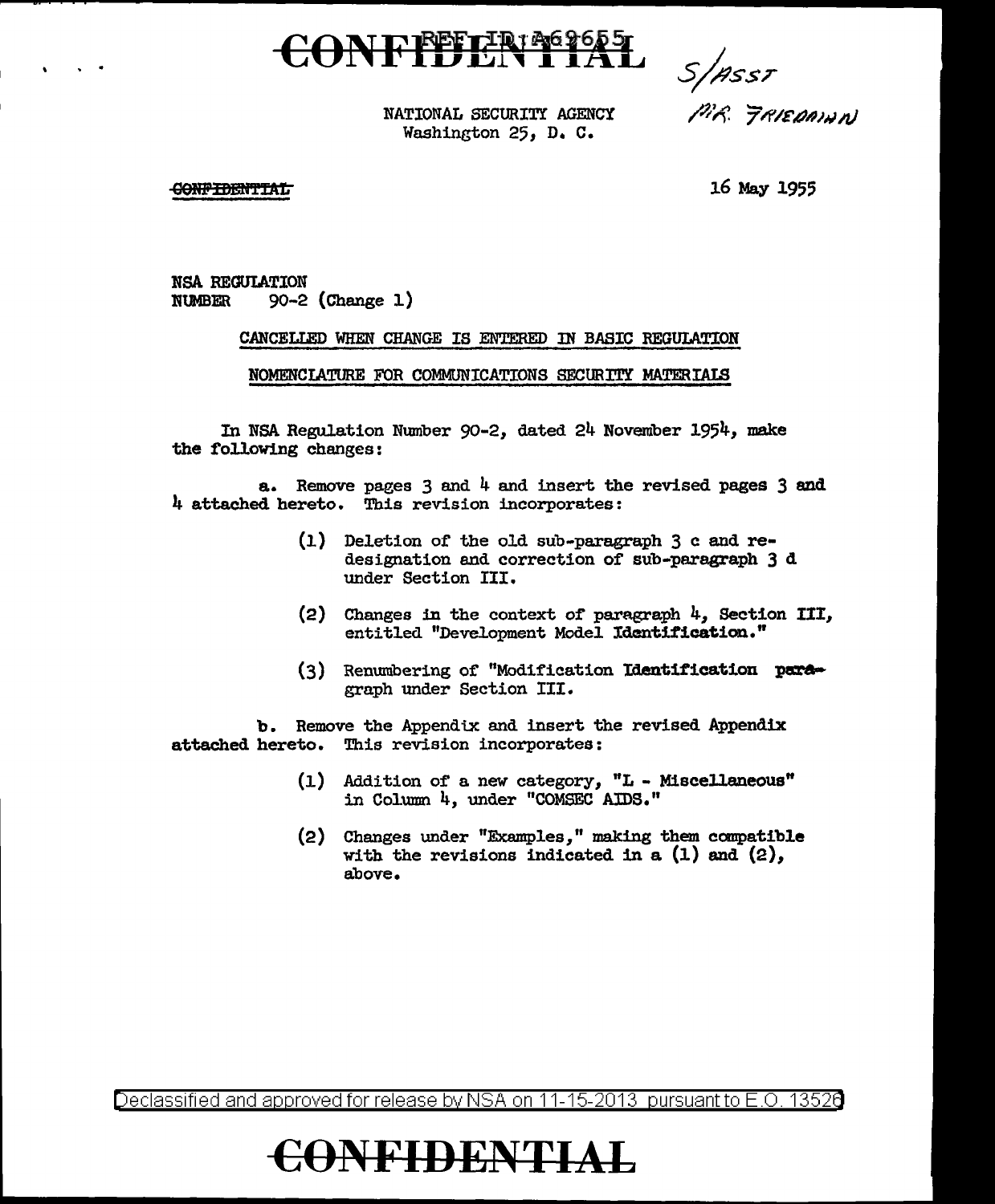# I<del>REFILD: 26965</del>

CONFIDENTIAL

NSA RECULATION NO. 90-2 (Change 1)

16 May 1955

c. By pen and ink correction in Section III, paragraph 5 a (1), delete the numeral "2" appearing at the end of the short title "KLB-3C/TSEC."

d. Change Section VIII to read:

"Staff supervision of the policy established herein is the responsibility of the Deputy Director, Communications Security."

BY COMMAND OF LIEUTENANT GENERAL CANINE:

JOHN B ACKERMAN Major General, US Air Force Chief of Staff

**OFFICIAL:** 

<del>s Olam</del>

GEO. E. CAMPBELL Colonel, AGC Adjutant General

Incls: Pages  $3$  &  $4$ , and Appendix (Revised) to NSA Regulation 90-2 dtd 24 November 1954

DISTRIBUTION II plus COMSEC 25 **CTA** State Dept. **FBI** 

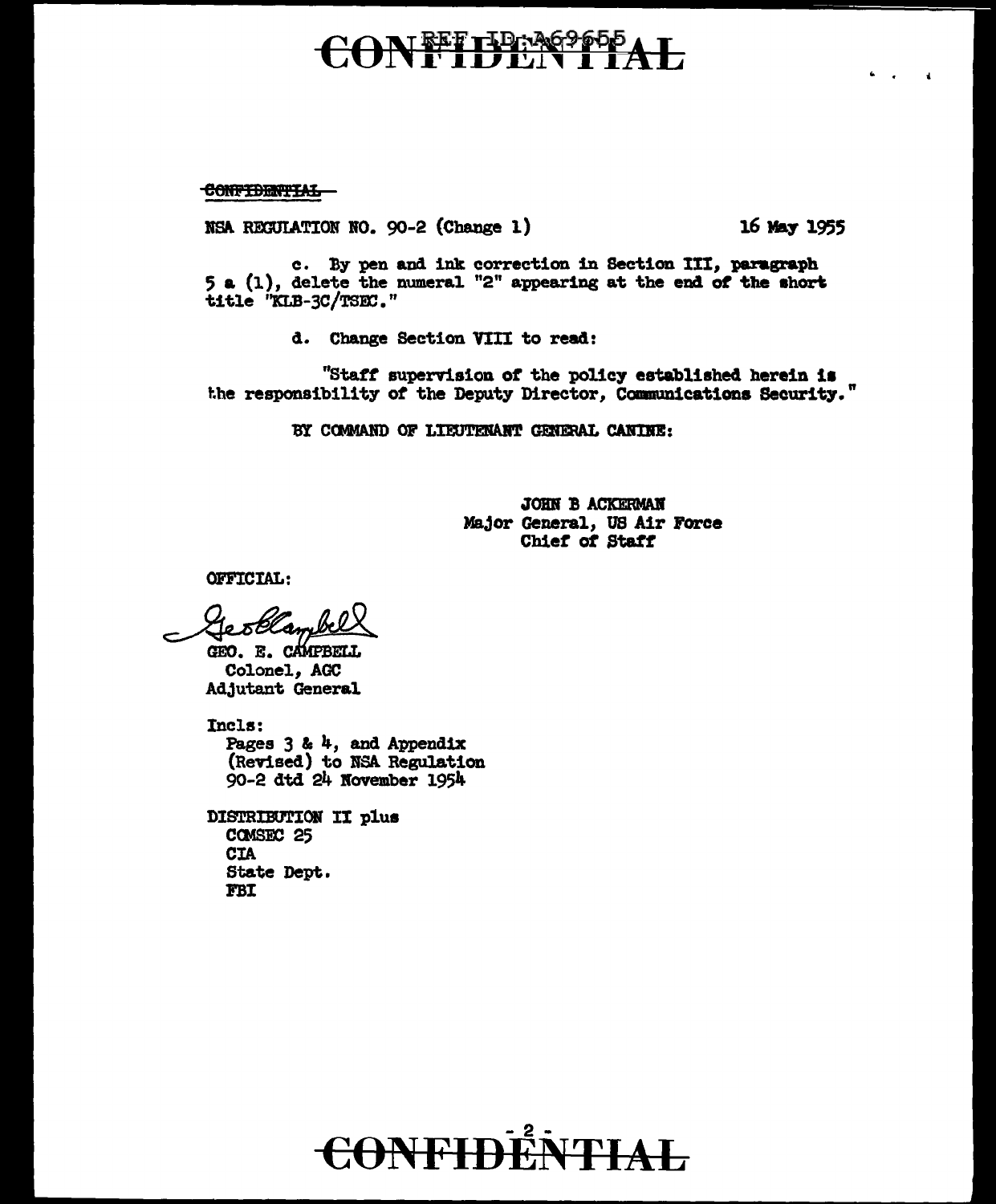# **REED IPAAA**

#### CONFIDENTIAL

NSA REGUIATION NO. 90-2 24 Movember 1954

(b) Short titles for €0MSEC aids will be derived as explained in SECTION IV.

d. "TSEC' nomenclature will not be assigned to parts, subassemblles, sub-units or similar items that will othervise be subject to parts cataloging under other systems.

#### SECTION III - SHORT TITLES FOR COMSEC EQUIPMENT

l. Definitions: For the purpose of assignment of short titles to equipments and components, the following definitions will apply:

a. Equipment: A single equipment, or a group of two (2) or more components which is capable of operating independently to perform all the functions required to fulfill an intended COMSEC purpose. (Examples: literal cipher machine, teletypewriter security rulpment, key tape production equipment, tape checker.)

- b. Component:
	- (1) A group of parts assembled together as a unit to perform a definite and complete function necessary to the operation of the equipment of which it is a part. (Examples: cipher unit, key generator, alarm unit, stepping unit}, or
	- (2) A group of parts assembled together as a separately removable and replaceable (epd accountable, as appropriate) unit, although the group may not, in itself, perform a complete function necessary to the operation of the equipment of which it is a part. (Examples: drawer, cabinet, keyer assembly, tube chassis.)

2. Equipment Short Titles: Equipment short titles will contain the following elements, arranged in the order listed:

a. The system designator "TSEC", followed by a slant line.

b. A type number consisting or a descriptive digraph, a dash and an equipment number.

- (l) Descriptive digraphs will be selected from the Table or Indicators: each will include:
	- (a) A "Function'' indicator, to indicate the basic, or general function which the equipment performs.

- 3 -

**ONFIDE!**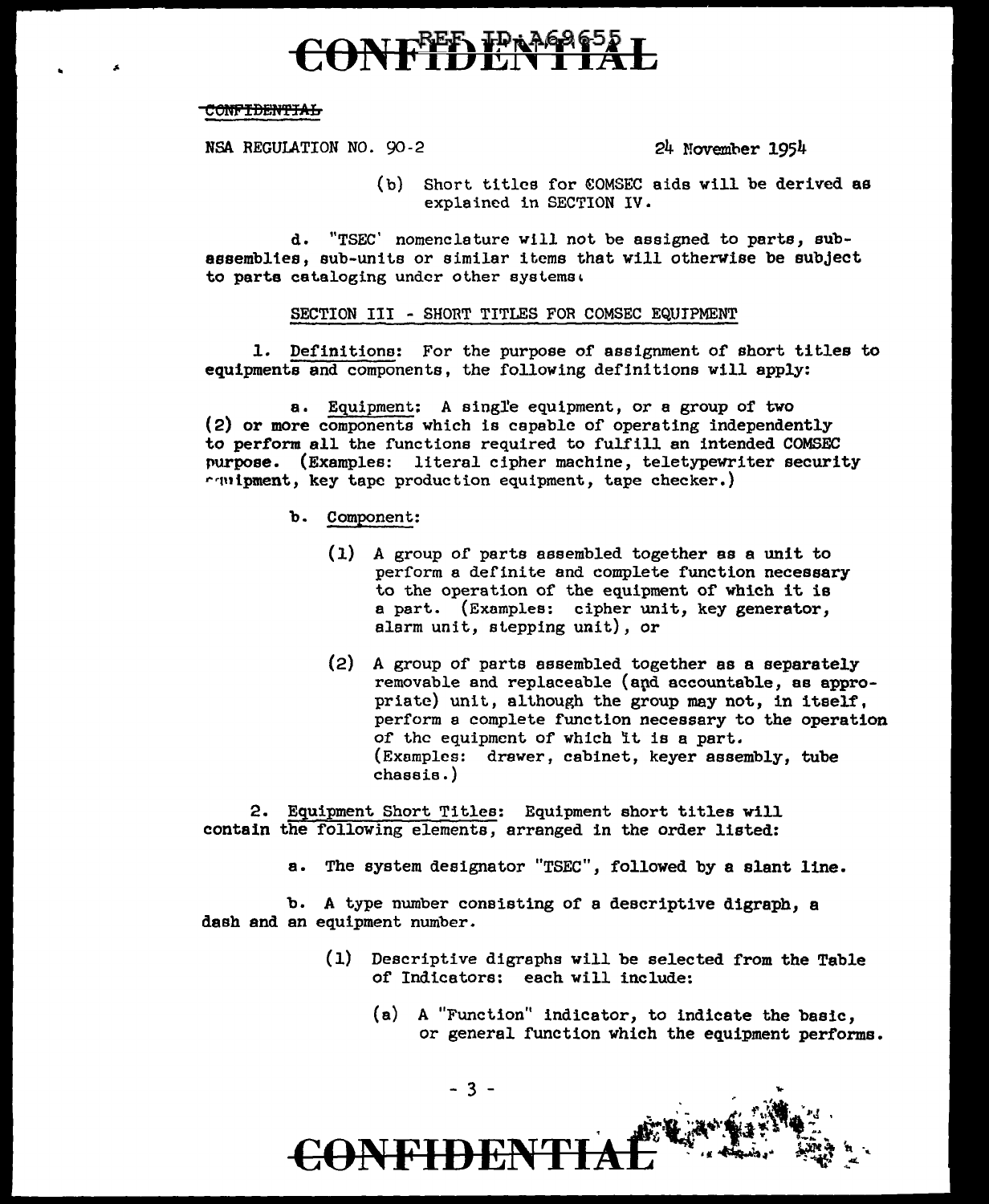# CONFIDENTIAL

**CONFIDENTIAL** 

 $\text{BSA}$  REGULATION NO. 90-2 24 November 1954

- (b) A "Type" indicator, to indicate the general type *ot* the equipnent.
- (2) Equipment numbers will be selected conaecutivel7 beginning With 1 tor the first of each aeries of identical descriptive digraphs.
- c. Examples:  $TSEC/KW-1$ ,  $TSEC/HY-3$ ,  $TSEC/MP-7$ .

t• 3. Component Short Titles: Component short titles will contain -Pollowing elements, arranged in the order listed:

a. A type marrier consisting of a descriptive trigraph, a dash and a component number.

- (1) Descriptive trigraphs will be selected trcn the Table of Indicators; each will include:
	- (a) The "Function" and i'Type" indicators *ot* the equipment *ot* which the component is a part;.
	- (b) A "Component" indicator, to indicate the specific type or function of the component.
- (2) Component numbers will be selected consecutively lieginning with 1 tor the first *ot* each aeries *ot*  identical trigraphs.
- b. The system designator "TSEC" preceded by a slant line.
- c. Examples:  $KXC-3/TSEC$ ,  $KWH-3/TSEC$ ,  $NTE-7/TSEC$ .
- 4. Development Model Identification:

The letter "D" and a number inclosed in parentheses following the basic short title will identify an equipment or canponent that is 1n research or development. Beginning with l for the first model., succeeding models will bear consecutive numbers. When the final model goes into production, this element of the short title will be dropped.

Examples:  $TSEC/KL-4(D-1), KYG-3(D-5)/TSEC$ 

5. Modification Identification:

a. Each significant modification to an equipment or component that results in the loss *ot* interchangeability of' its

> $\left(Revised$  May 1955) CONFIDENTIAL